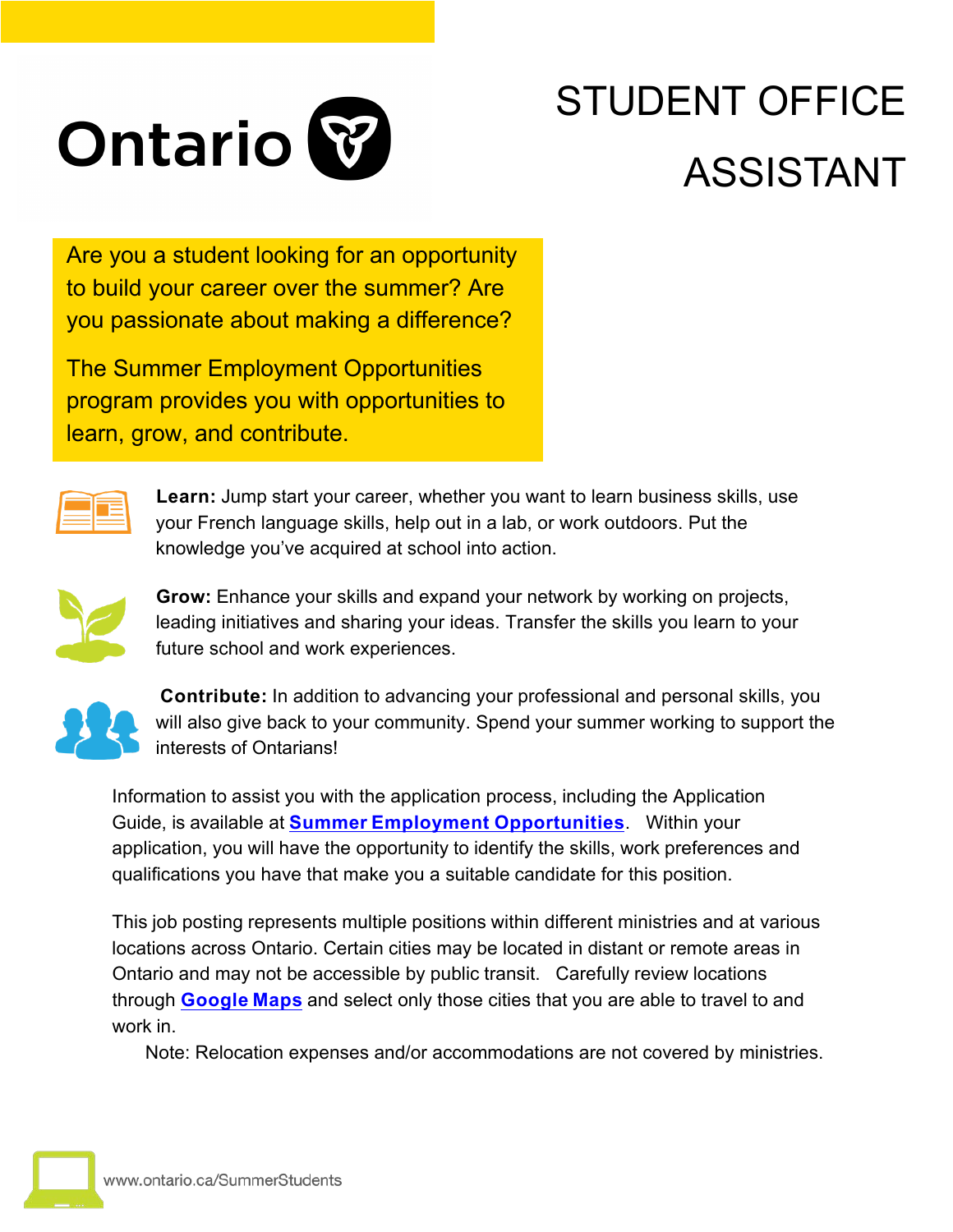#### **What can I expect to do in this role?**

Supporting a team on a wide range of administrative functions, you may have the opportunity to work on some or all of the following tasks:

- Prepare and organize correspondence, perform data entry and word processing functions, and create a variety of documents.
- Provide customer service assistance by performing reception duties, responding to public and/or internal inquiries and performing financial duties (e.g. accurately processing payments and performing basic mathematical calculations).
- Assist with small or large scale archival / filing projects by following a prescribed set of rules to store or destroy files; use technology to file documents.
- Conduct research, perform analysis and input data.
- Plan, organize, coordinate and manage daily assigned work.

#### **How do I qualify?**

#### **Mandatory**

Applicants must meet **all** eligibility criteria on the first day of employment



#### **1. Student Status**

All summer jobs require a "student" status. A student is defined as someone enrolled in a secondary, or post-secondary institution (currently or for the fall semester) or has graduated within the past six months. If you graduated in January, you could apply for and start a summer student position in the Ontario Public Service up until June of that year.



# **2. Age**

You must be a minimum of 15 years of age. Certain positions require you to be at least 18 years old. There is no maximum age limit for applying to summer student positions. Age parameters will be provided on the job advertisements and you must meet all age requirements by May 1st.



## **3. Residency**

You must be a resident of Ontario during the term of employment.



## **4. Work status - ability to work in Canada**

You must be legally entitled to work in Canada. You are also required to have a valid Social Insurance Number (SIN) upon being hired.